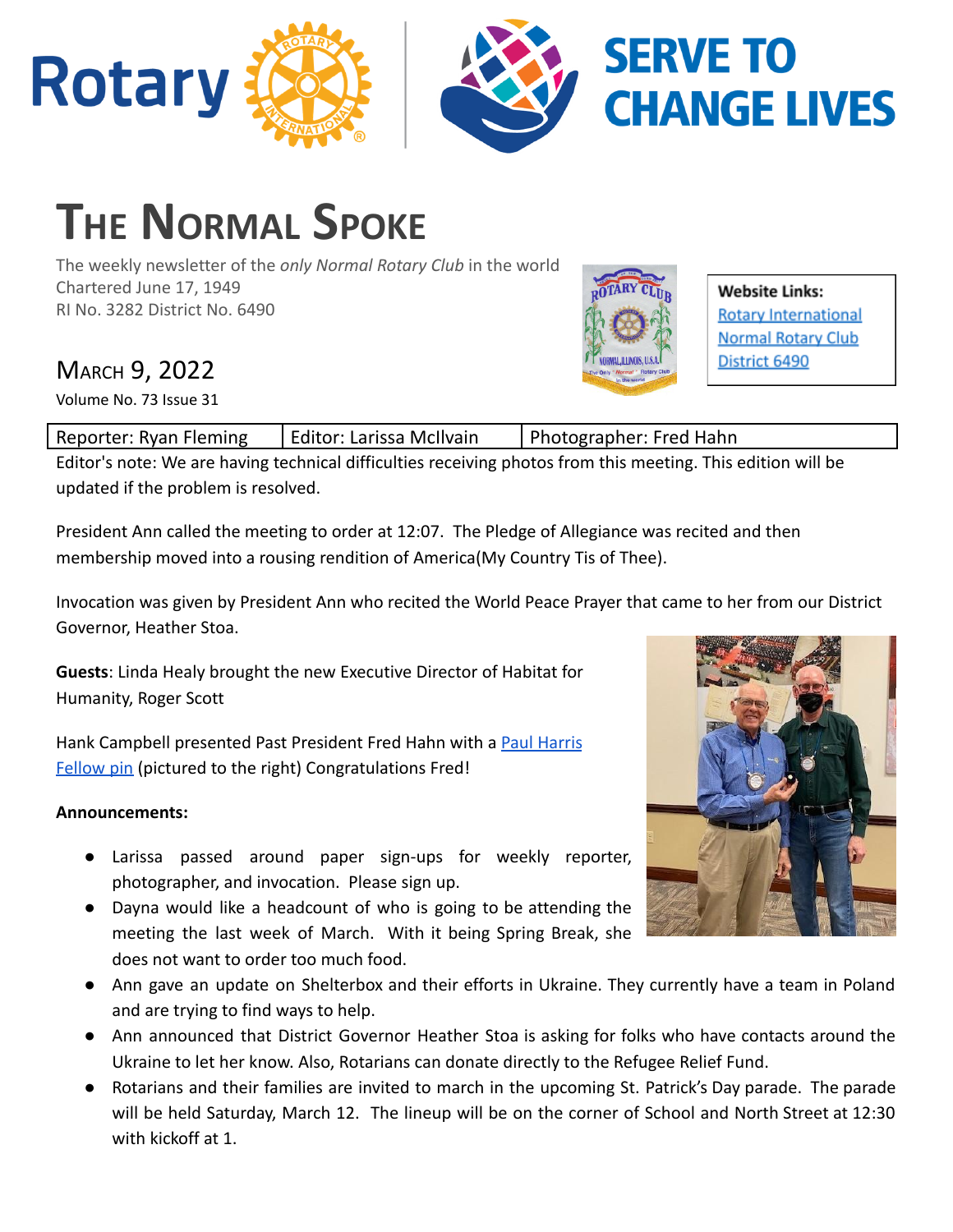

 $\bullet$  Rotary Leadership Institute will be March 26<sup>th</sup> at Heartland Community College. The club will cover the cost if you would like to attend.

**Mystery Host**: Miranda Johns Cummings was the Mystery Host and she presented the coveted \$2 to Rob Cranston for a case of mistaken identity last week.

**Lottery:** Our student guest from BCC, Payton Smith had the winning lottery ticket and is now \$21 richer but, she did not pull the Ace of Spades so the large pot rolls over.

**Judge:** Bruce Bergethon was our honorable Judge today. He bestowed upon those who are not wearing their Rotary pin a \$1 fine.

#### **Happy fines:**

- Bruce is happy that he has spent the last 4 weeks in New Mexico and he is also happy to be back.
- Gordon shared his happiness of an Illini victory over Iowa with Drake Zimmerman by donating a \$1 bill on Drake's behalf. The Illini victory resulted in a share of the Big Ten regular season championship.
- Ed Tanton is happy that his High School basketball team is headed to Champaign to participate in the state tournament.
- Hank Campbell is happy that he did not win the lottery this week and probably saved himself from a Normal Rotary Club audit.
- David Hirst accompanied 6 high school instrumentalists this past weekend at the IHSA Solo and Ensemble Music contest and all 6 received high honors.
- Linda has \$5 worth of happiness. \$1 for seeing her son this coming weekend and \$4 for the new Executive Director at Habitat for Humanity, Roger Scott.
- Becky has a get well soon wish for Kathy Alexander who underwent urgent brain surgery recently. If you would like to send Kathy a card her address is: 1304 S Fell Ave, Normal, IL 61761. Kathy, if you are reading this, we are all praying for quick healing and sustained health for you.

**Program:** The program for today was Tom Frazier, Director and Principal at the Bloomington Area Career Center. The BACC has four main goals for students:

- 1) Career Exploration
- 2) Skill Training
- 3) Learn about Postsecondary Routes
- 4) Dual Credit and Certifications

BACC serves 17 different high schools and 638 students, which is a little down due to Covid. They have produced 84 new CNAs. BACC wants to make students career and college ready. Tom introduced current student, Payton Smith. Payton is a Senior at NCHS and is studying nursing at BACC. Payton said that the program was a challenge due to only being able to have clinicals during Covid but, they have started those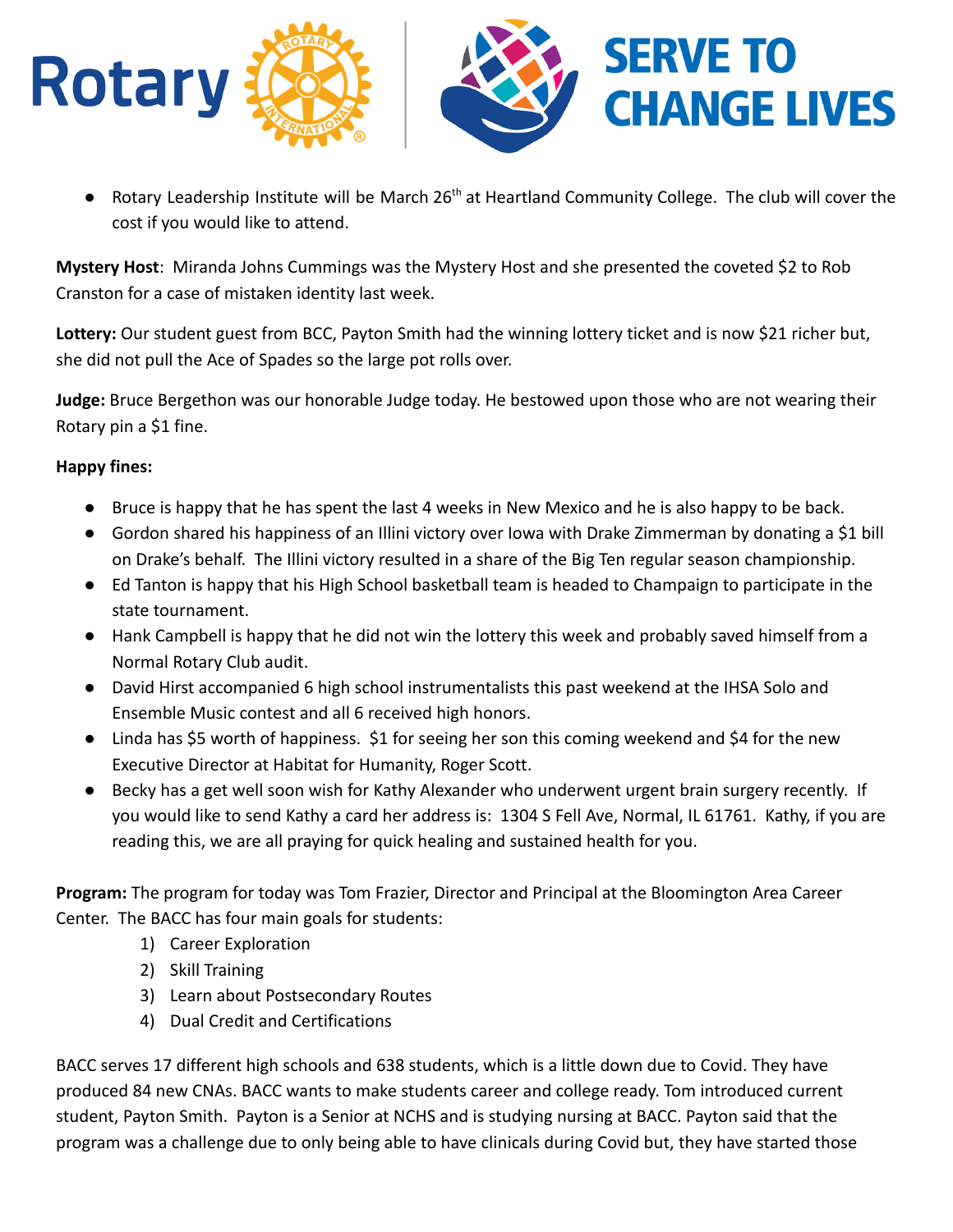

back up. She loved the program and has earned her CNA designation. Her future plans are to attend the nursing program at ISU. Best of luck to Payton!

President Ann felt like we had heard enough from her so she skipped the *Thought for the Day* and wished everyone a great rest of the week.

The meeting adjourned at 1:02pm.